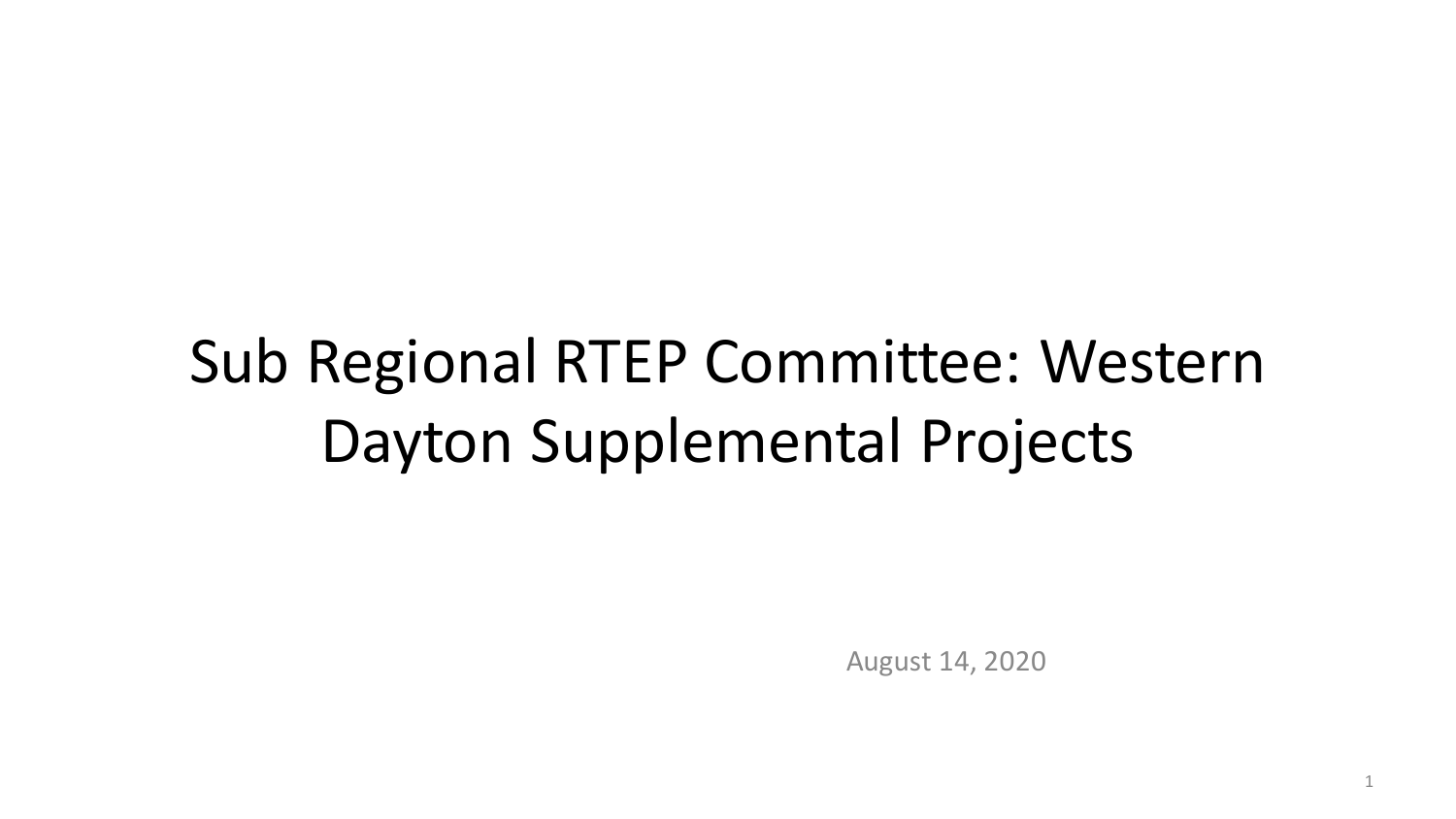## Needs

Stakeholders must submit any comments within 10 days of this meeting in order to provide time necessary to consider these comments prior to the next phase of the M-3 process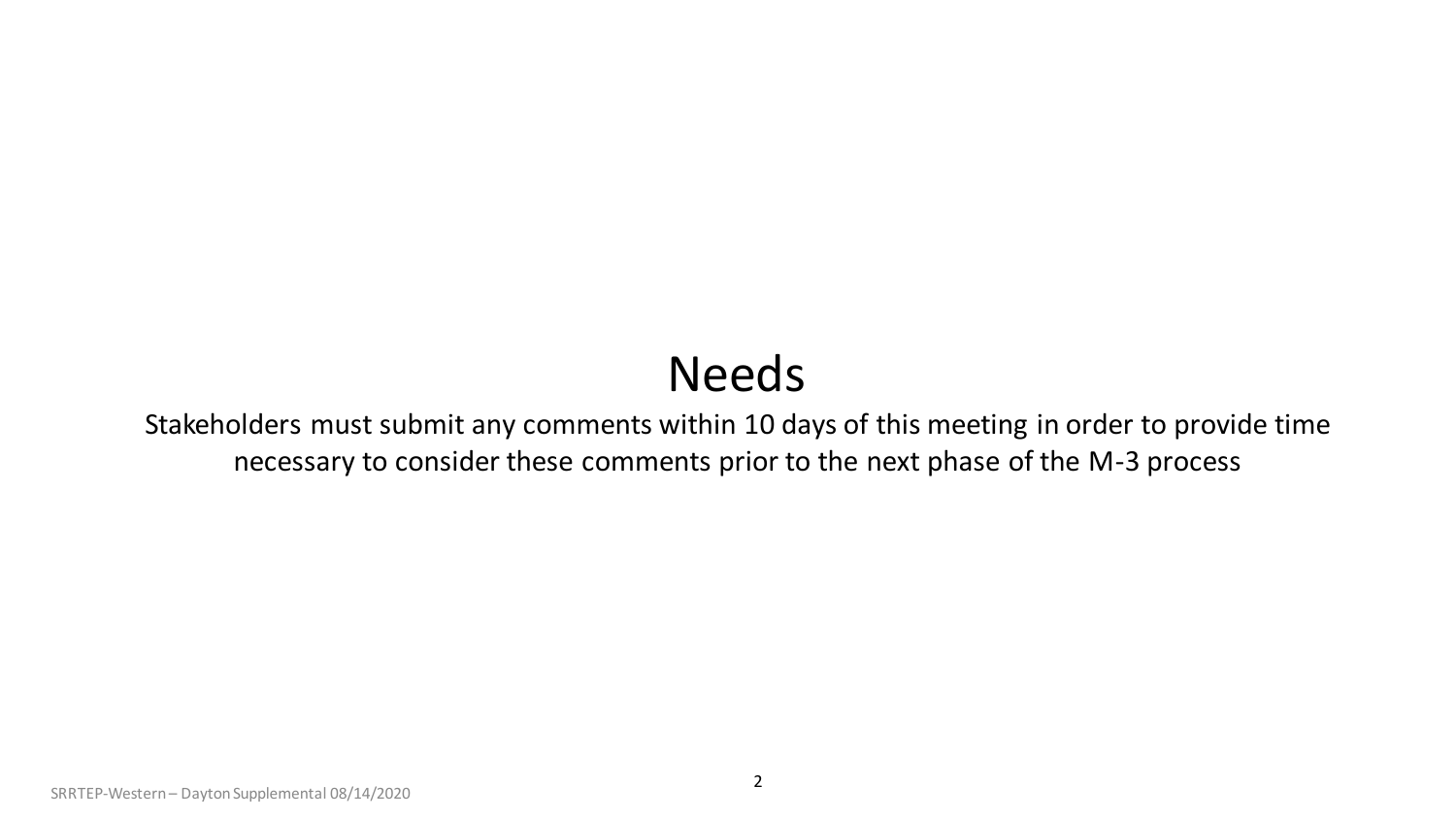# Dayton Transmission Zone: Supplemental Germantown 69kV Capacitor

#### Date:

11/22/2019

**Supplemental Project Number:** 

s0330

**Project Description:** 

Install 12.6 MVAR Capacitor bank at Germantown 69kV bus

**Estimated Cost:** 

\$250,000

**Project ISD:** 

 $6/1/2022$ 

#### **Reason for Cancellation:**

- After discussions with Dayton transmission operations and engineering teams, the Germantown Substation is not the best location for this capacitor bank and it is not needed for operational reliability. Gratis Substation would be a more centrally located substation on the 6602 circuit. In the future, if a need arises on the 6602 circuit, a capacitor bank combined with circuit breakers would be better integrated at Gratis Substation.

- PJM has completed the "Do No Harm" study and there were no reliability issues identified by removing the capacitor bank.



 $= 345kV$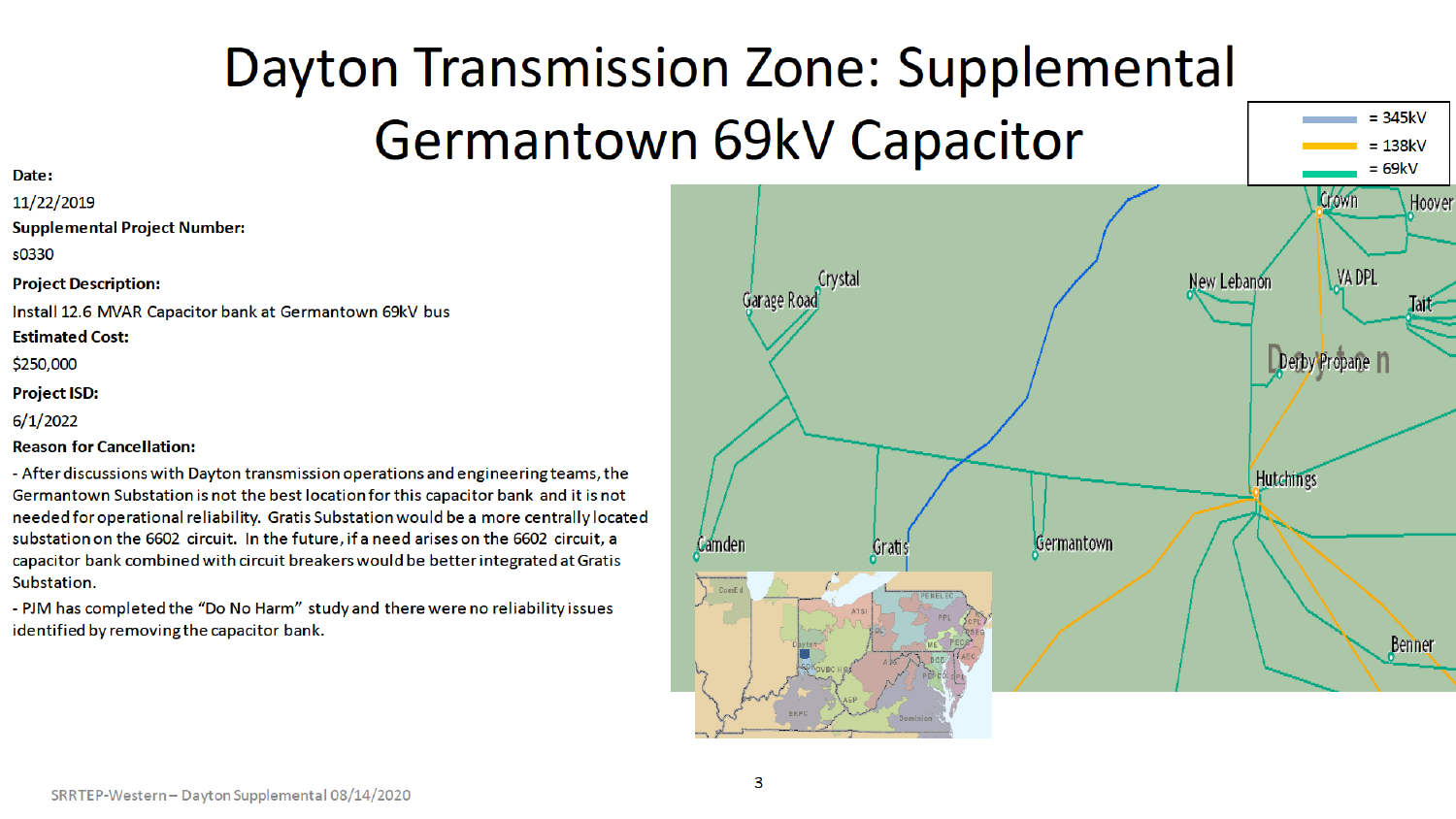## Appendix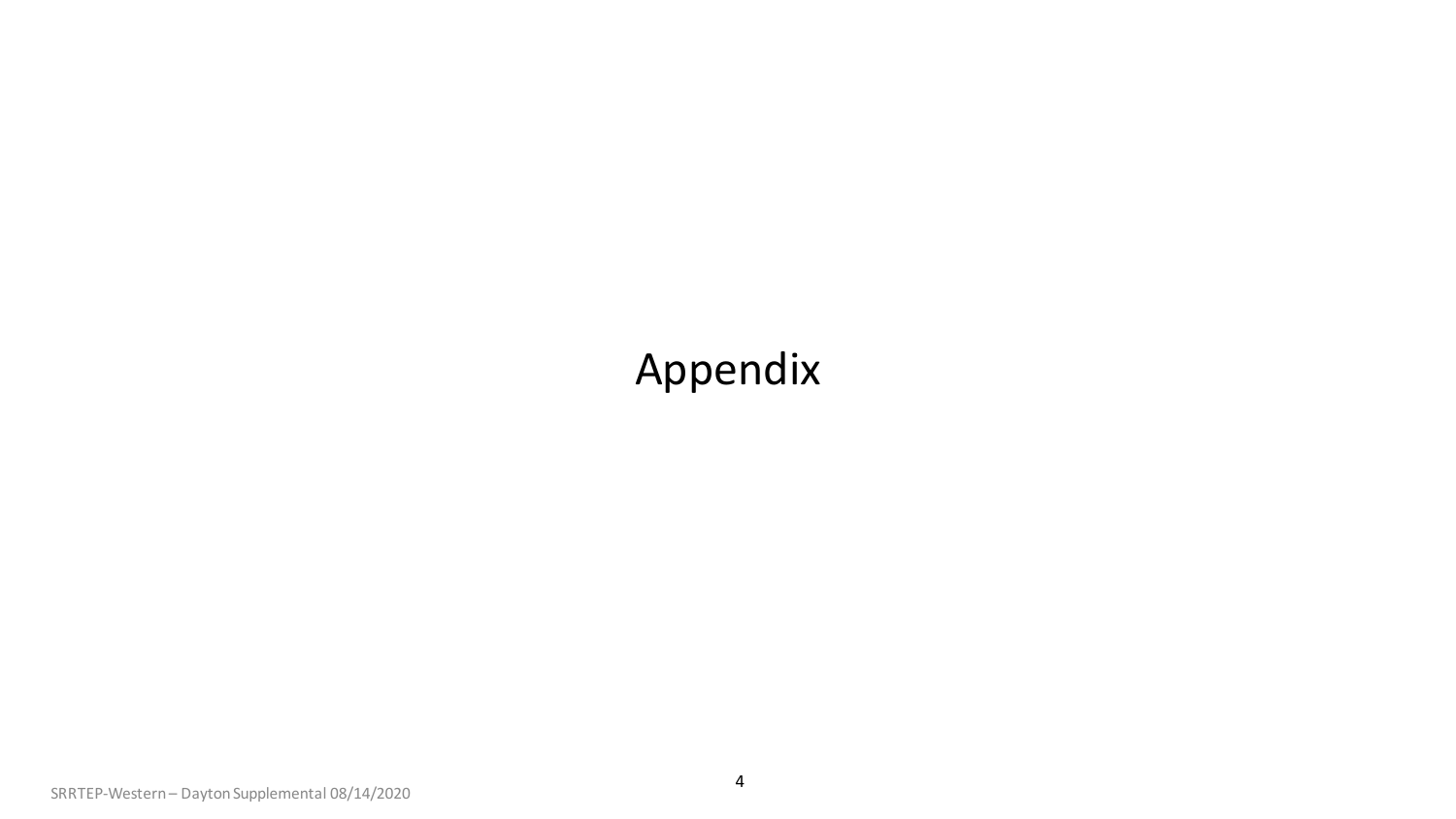## High Level M-3 Meeting Schedule

| <b>Activity</b>                               | Timing                             |
|-----------------------------------------------|------------------------------------|
| Posting of TO Assumptions Meeting information | 20 days before Assumptions Meeting |
| Stakeholder comments                          | 10 days after Assumptions Meeting  |

#### Needs

### Solutions

### Submission of Supplemental Projects & Local Plan

| <b>Activity</b>                                | Timing                       |
|------------------------------------------------|------------------------------|
| TOs and Stakeholders Post Needs Meeting slides | 10 days before Needs Meeting |
| Stakeholder comments                           | 10 days after Needs Meeting  |
|                                                |                              |

| Activity                                           | Timing                           |
|----------------------------------------------------|----------------------------------|
| TOs and Stakeholders Post Solutions Meeting slides | 10 days before Solutions Meeting |
| Stakeholder comments                               | 10 days after Solutions Meeting  |

| <b>Activity</b>                                       | Timing                                                                                         |
|-------------------------------------------------------|------------------------------------------------------------------------------------------------|
| Do No Harm (DNH) analysis for selected solution       | Prior to posting selected solution                                                             |
| Post selected solution(s)                             | Following completion of DNH analysis                                                           |
| Stakeholder comments                                  | 10 days prior to Local Plan Submission for integration into RTEP                               |
| Local Plan submitted to PJM for integration into RTEP | Following review and consideration of comments received after<br>posting of selected solutions |